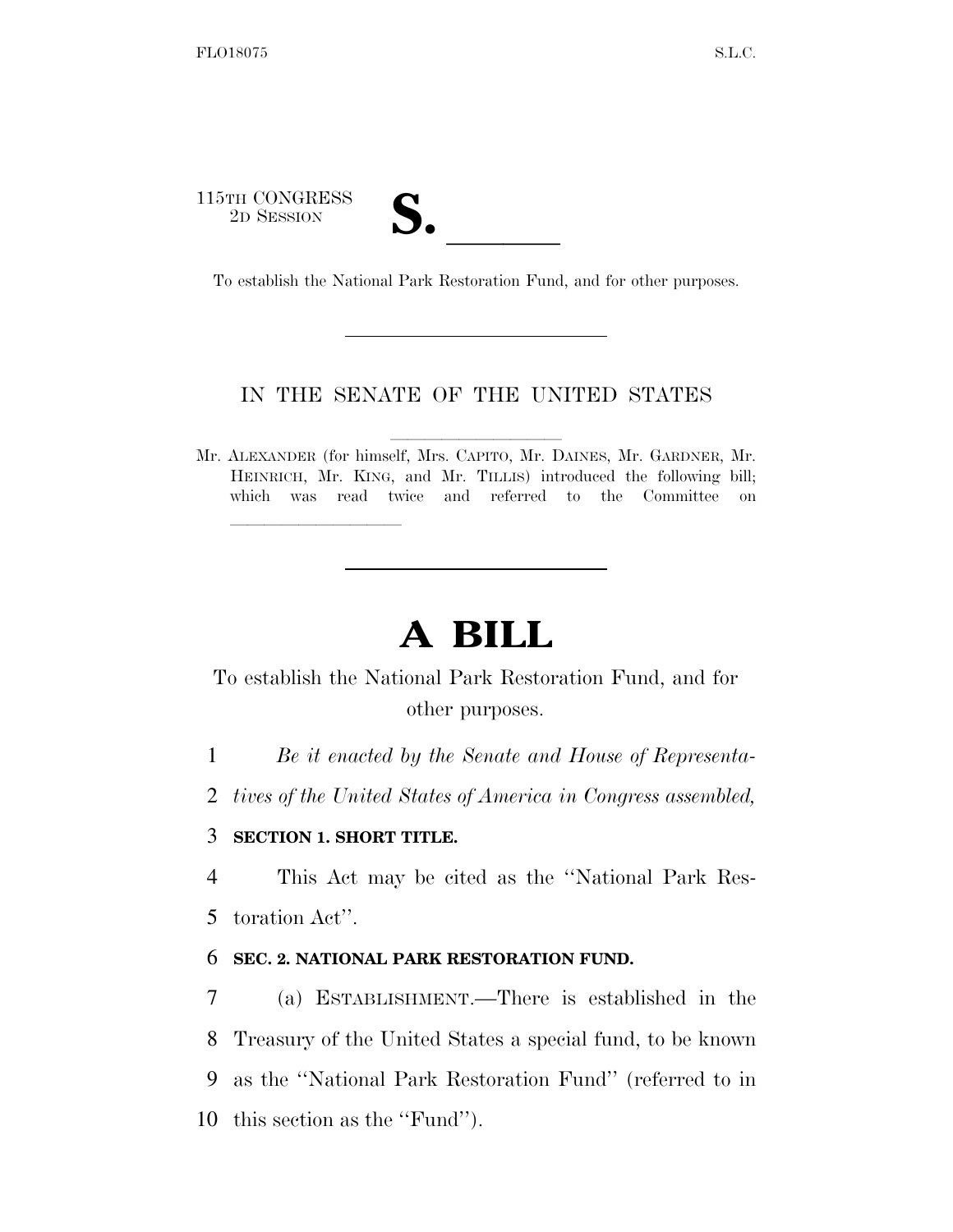| $\mathbf{1}$   | (b) CONTENTS.—The Fund shall consist of—       |
|----------------|------------------------------------------------|
| $\overline{2}$ | (1) any amounts deposited in the Fund under    |
| 3              | subsection $(e)(2)$ ; and                      |
| $\overline{4}$ | (2) any income on investments under subsection |
| 5              | (d).                                           |
| 6              | (c) DEPOSITS TO FUND.—                         |
| 7              | (1) DEFINITIONS.—In this subsection:           |
| 8              | (A) AVAILABLE RECEIPTS.—                       |
| 9              | (i) IN GENERAL.—The term "avail-               |
| 10             | able receipts", with respect to a fiscal year, |
| 11             | means, of the amount described in clause       |
| 12             | (ii) for the fiscal year, the amounts that     |
| 13             | would otherwise be credited, covered, or       |
| 14             | deposited in the Treasury of the United        |
| 15             | States as miscellaneous receipts for the fis-  |
| 16             | cal year.                                      |
| 17             | (ii) DESCRIPTION OF AMOUNT.—The                |
| 18             | amount referred to in clause (i) is the        |
| 19             | amount equal to the difference between—        |
| 20             | (I) the total amount of energy                 |
| 21             | development revenues for the applica-          |
| 22             | ble fiscal year; and                           |
| 23             | $(II)(aa)$ for fiscal year 2018,               |
| 24             | \$7,800,000,000;                               |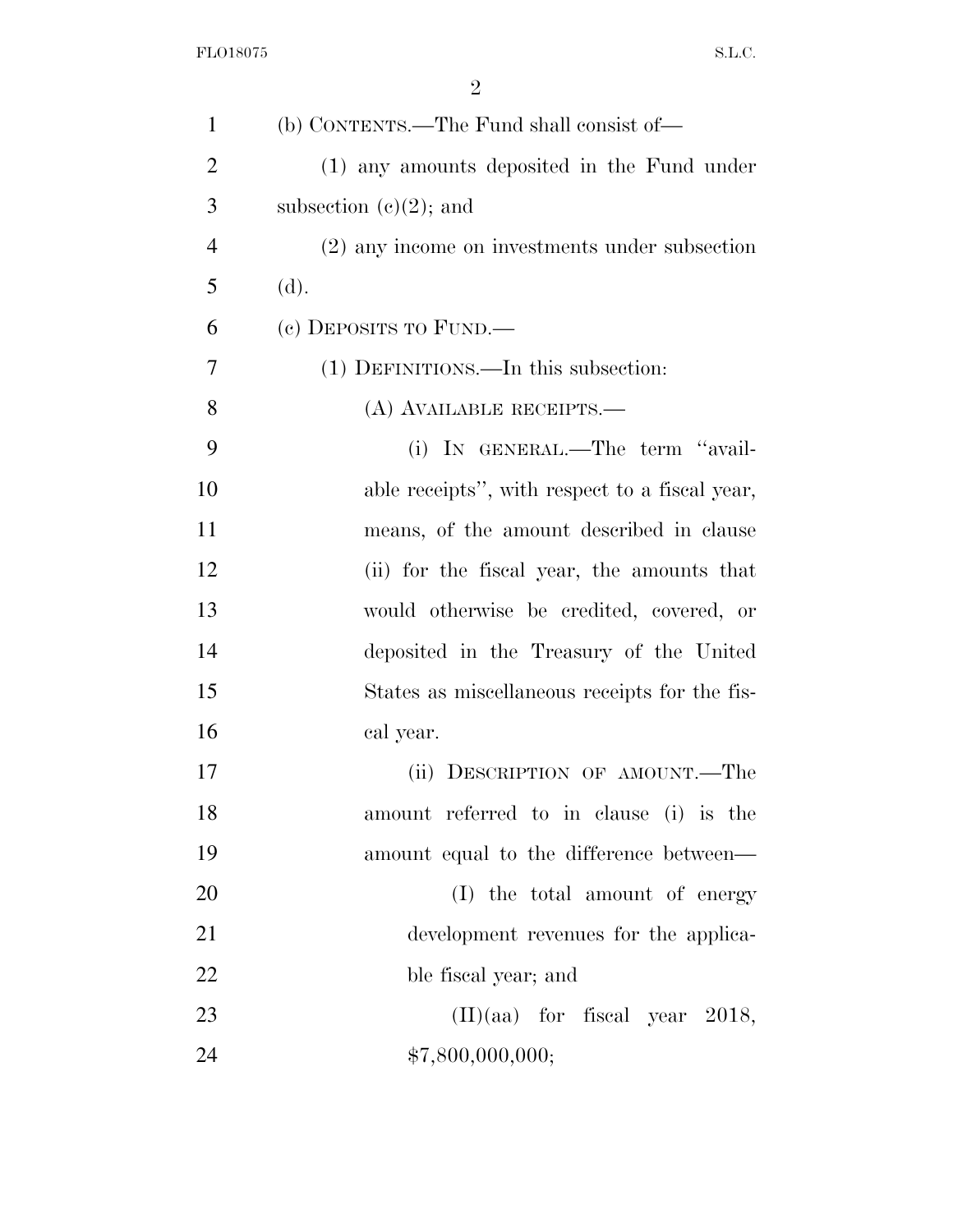FLO18075 S.L.C.

| $\mathbf{1}$   | $(bb)$ for fiscal year 2019,                      |
|----------------|---------------------------------------------------|
| $\overline{2}$ | \$8,000,000,000;                                  |
| 3              | $(ec)$ for fiscal year 2020,                      |
| $\overline{4}$ | \$8,200,000,000;                                  |
| 5              | $(dd)$ for fiscal year 2021,                      |
| 6              | \$8,600,000,000;                                  |
| $\tau$         | $(ee)$ for fiscal year 2022,                      |
| 8              | \$8,800,000,000;                                  |
| 9              | $(ff)$ for fiscal year 2023,                      |
| 10             | \$9,000,000,000;                                  |
| 11             | $(gg)$ for fiscal year 2024,                      |
| 12             | \$9,000,000,000;                                  |
| 13             | $(hh)$ for fiscal year 2025,                      |
| 14             | \$9,100,000,000;                                  |
| 15             | for fiscal year 2026,<br>(ii)                     |
| 16             | $$9,300,000,000;$ and                             |
| 17             | $(jj)$ for fiscal year 2027,                      |
| 18             | \$9,400,000,000.                                  |
| 19             | (B) ENERGY DEVELOPMENT REVENUES.-                 |
| 20             | The term "energy development revenues"            |
| 21             | means all revenues due and payable to the         |
| 22             | United States from oil, gas, coal, or alternative |
| 23             | or renewable energy development on Federal        |
| 24             | land and water.                                   |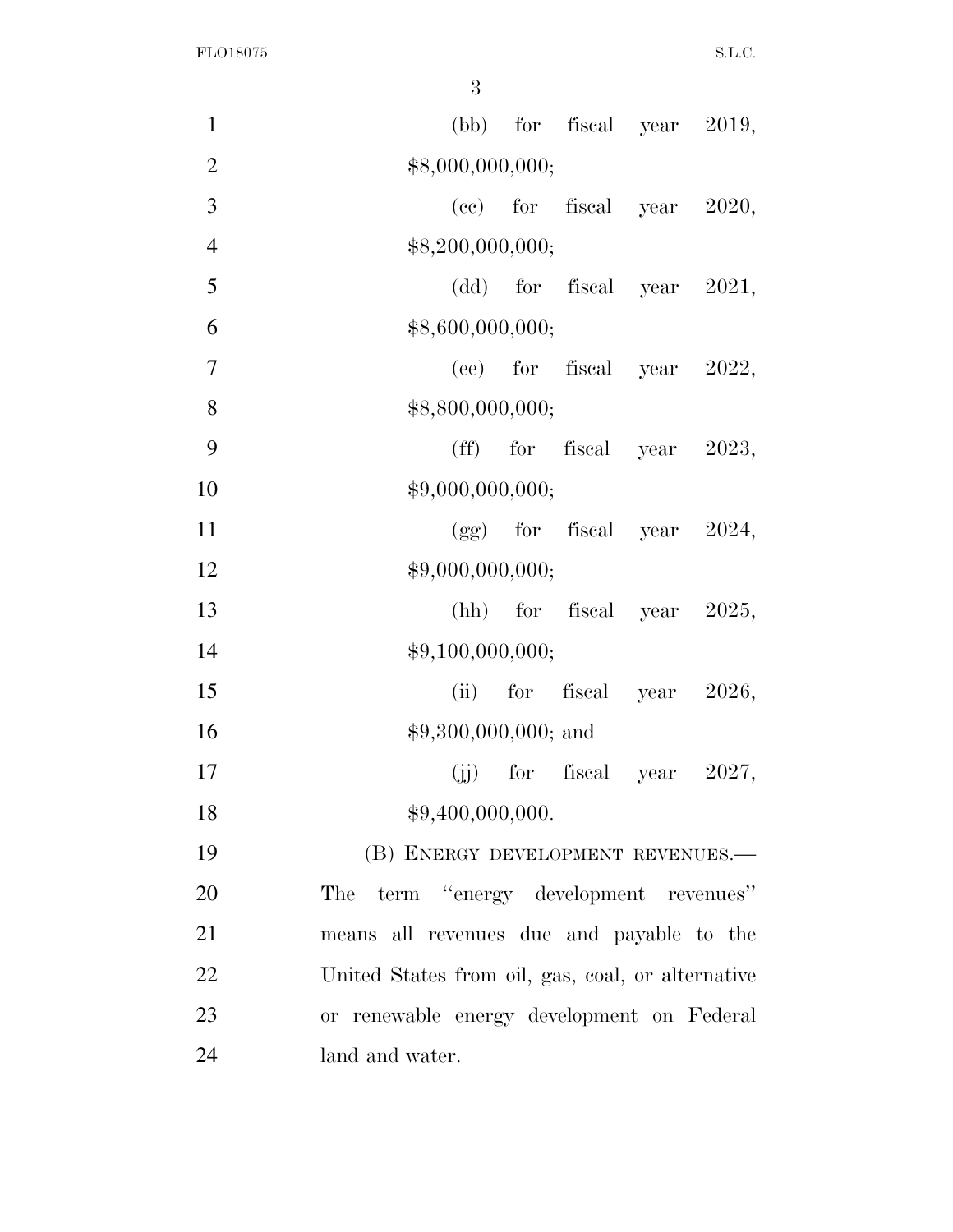| $\mathbf{1}$   | (2) DEPOSITS.—For each of fiscal years 2018           |
|----------------|-------------------------------------------------------|
| $\overline{2}$ | through 2027, there shall be deposited in the Fund    |
| 3              | an amount equal to the product obtained by multi-     |
| $\overline{4}$ | $plying$ —                                            |
| 5              | (A) the available receipts for the fiscal             |
| 6              | year; and                                             |
| 7              | $(B)$ 0.5.                                            |
| 8              | (3) EFFECT ON OTHER REVENUES.-Nothing                 |
| 9              | in this section affects the disposition of revenues   |
| 10             | $that-$                                               |
| 11             | (A) are due to the United States, special             |
| 12             | funds, trust funds, or States from mineral and        |
| 13             | energy development on Federal land and water;         |
| 14             | <b>or</b>                                             |
| 15             | have been otherwise appropriated<br>(B)               |
| 16             | under Federal law, including the Gulf of Mexico       |
| 17             | Energy Security Act of 2006 (43 U.S.C. 1331           |
| 18             | note; Public Law 109–432), the Mineral Leas-          |
| 19             | ing Act (30 U.S.C. 181 et seq.), and chapter          |
| 20             | 2003 of title 54, United States Code.                 |
| 21             | (d) INVESTMENT OF AMOUNTS.—                           |
| 22             | (1) IN GENERAL.—The Secretary of the Treas-           |
| 23             | ury shall invest any portion of the Fund that is not, |
| 24             | as determined by the Secretary of the Interior, re-   |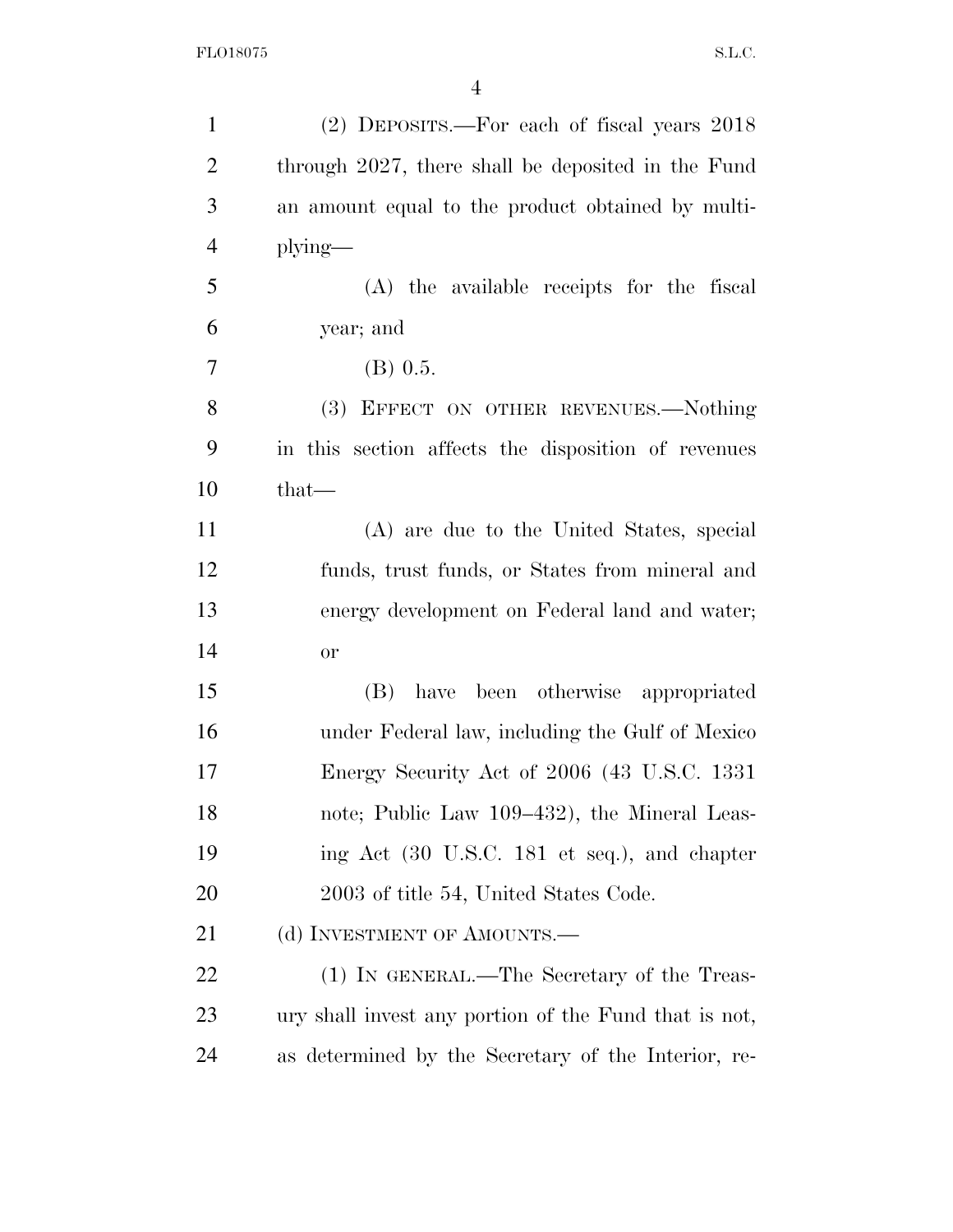| $\mathbf{1}$   | quired for the purposes described in subsection         |
|----------------|---------------------------------------------------------|
| $\overline{2}$ | (e)(1).                                                 |
| 3              | (2) CREDITS TO FUND.—The income on invest-              |
| 4              | ments of the Fund under paragraph (1) shall be          |
| 5              | eredited to, and form a part of, the Fund.              |
| 6              | (e) USE OF FUND.—                                       |
| 7              | (1) IN GENERAL.—Amounts deposited in the                |
| 8              | Fund shall be available to the Secretary of the Inte-   |
| 9              | rior, without further appropriation or fiscal year lim- |
| 10             | itation, for the high-priority deferred maintenance     |
| 11             | needs that support critical infrastructure and visitor  |
| 12             | services, if applicable, of the National Park Service,  |
| 13             | as determined by the Secretary and the Director of      |
| 14             | the National Park Service.                              |
| 15             | ADDITIONAL AMOUNTS.—Amounts made<br>(2)                 |
| 16             | available under paragraph (1) shall be in addition to   |
| 17             | amounts otherwise available for the purposes de-        |
| 18             | scribed in that paragraph.                              |
| 19             | (3) PROHIBITION ON USE OF FUNDS FOR LAND                |
| 20             | ACQUISITION.—Amounts in the Fund shall not be           |
| 21             | used for the acquisition of land.                       |
| 22             | (f) TERMINATION OF DEPOSITS.—                           |
| 23             | (1) IN GENERAL.—Deposits under subsection               |

24  $(c)(2)$  shall terminate on the earlier of—